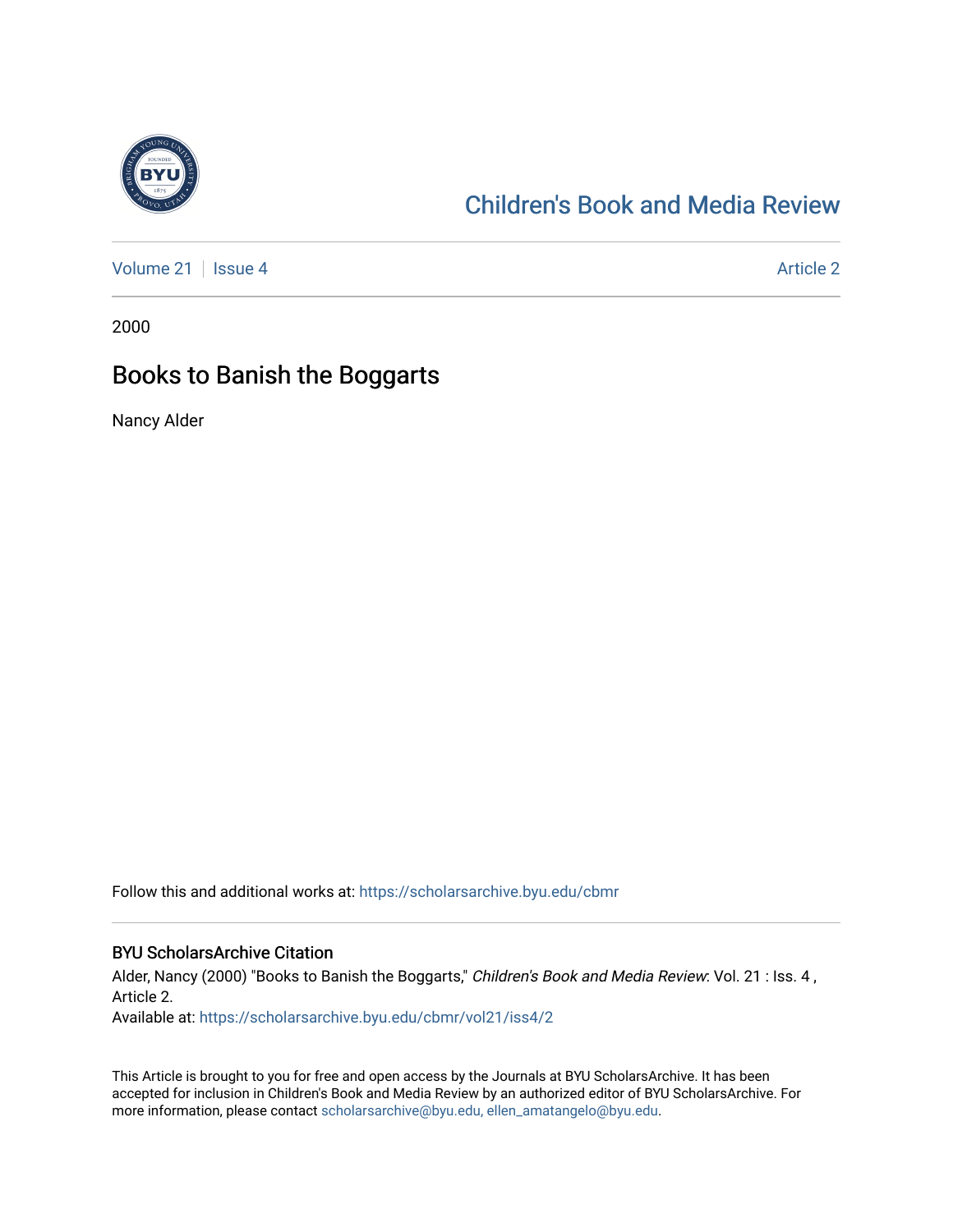## **Books to Banish the Boggarts**

#### **By Nancy Alder Parent**

Ahh!-the halcyon days of childhood! The nights, however, could be another thing entirely. Didn't we all have to fend off the scary things that went *bump* in the night? At age four, my best friend Judy Upright and I did almost every night. J.K. Rowling clearly did. I recognized the wretched critter at once when Rowling described a Boggart in *Harry Potter and the Prisoner of Azkaban.* "[A] Boggart likes dark, enclosed spaces: wardrobes, the gap beneath beds, the cupboards under sinks .... It's a shape-shifter. It can take the shape of whatever it thinks will frighten us most." So exactly right! I know the creepy thing hiding in Judy Upright's closet was very different from the beastly thing that waited beneath my bed, ready to snap up an unwary toe, but both were ghastly creatures. If I'd only known then what I know now. Rowling provided the secret to a Boggart-free bedtime. "The thing that really finishes a Boggart is laughter. You force it to assume a shape you find amusing. " You must also shout, "Riddikulus!" when you see it, and it helps if you have a magic wand.

While this magical method may not always be feasible, the old, tried and true remedies from my childhood still work just as well today. All children have easy access to them. Just the right story succeeded in keeping the Boggarts at bay years ago, and it will do the trick today. Different types of stories work for different types of Boggarts. You're bound to find just the right one if you try some of these bedtime treats. Find the right story and your children will say along with the little badger in *Bedtime for Frances,* "It's just his job to try to scare me. Let him do his job and I'll just go ahead to sleep."

A nice way to ease into sleep is with a gentle, repetitious, nightly ritual, like reading long-time favorite *Goodnight Moon.* Saying goodnight to each and every thing in turn puts a period to the bustle of the day. Even more appealing than *Goodnight Moon,* but similar, is *Wild Child,* with its great blend of soothing illustrations and alliteration. Add a kiss and it's

off to dreamland. Another nice countdown to sleep is *So Many Bunnies.* Each of Old Mrs. Rabbit's twenty-six babies is lovingly put to sleep (in alphabetical order, no less) in this sweet and soothing tale. *Sleepy Bears* rhymes nicely and has a simple, gentle storyline to soothe the little ones down for sleep; *Time for Bed* also inspires sweet dreams.

*What Happens at Night* is a novelty board book with a nice story. A gently glowing crescent moon lights up as you turn the pages and read of a cast of woodland creatures as they snuggle down to sleep in their respective homes. It ends sweetly in a child's "natural habitat" with a poem from Psalm 91:

What happens at night When you turn out the light? God's angels stay close By your bed out of sight.

Now, what can spook you with an assurance like that?

Do your kids like a more rollicking send off? Try reading *Mortimer* together; there's a kid that's hard on everybody's bedtime! Sing out together on the "bing bang rattle bing bang." Choose a book where you and the kids can join in on a refrain or sound effects, as with *Fifty Below Zero.* Another option is to say goodnight in different animal voices and snore along with *Goodnight Gorilla.* 

The secret is that regardless of the book you choose, it is the sharing and the snuggling that keep the Boggarts away. Give the kids a story and a kiss, share a yawn (they're infectious, you know), and it will be sweet dreams for one and all.

### **BIBLIOGRAPHY**

Brown, Margaret Wise. *Goodnight Moon.*  HarperCollins, 1991 (reissue).

Fox, Mem. *Sleepy Bears.* Harcourt Brace, 1999. ---. *Time for Bed.* Harcourt Brace, 1997.

Haidle, Helen. *What Happens at Night.*  Zondervan Publishing House, 1999.